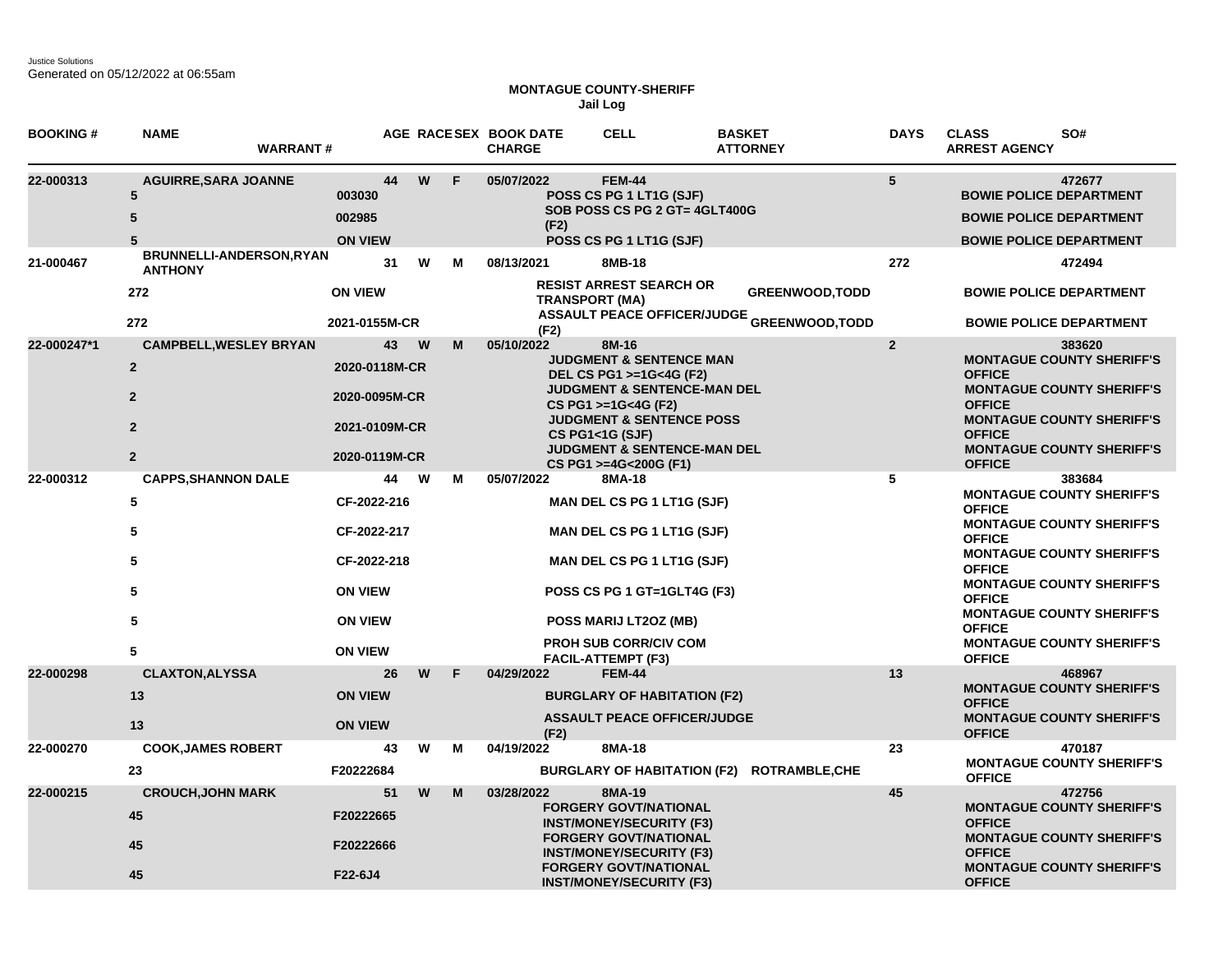| 22-000206 | <b>CRUM, DAWSON STEVE</b>                       | 51                                     | W | М  | 03/25/2022                                                                                         | 8MB-21                                                                                                    |                       | 48                                                | 384561                                                                                |
|-----------|-------------------------------------------------|----------------------------------------|---|----|----------------------------------------------------------------------------------------------------|-----------------------------------------------------------------------------------------------------------|-----------------------|---------------------------------------------------|---------------------------------------------------------------------------------------|
|           | 48                                              | 2022-0015M-CR                          |   |    |                                                                                                    | <b>SURETY OFF BOND -POSS CS PG</b><br>1 GT 1 G LT 4 G (F3)                                                |                       |                                                   | <b>MONTAGUE COUNTY SHERIFF'S</b><br><b>OFFICE</b>                                     |
| 22-000311 | <b>CUELLAR, JULIO JUANITO</b><br>$\overline{7}$ | 46<br>003031                           | W | M  | 05/05/2022                                                                                         | 8MA-18<br><b>POSS DANGEROUS DRUG (MA)</b>                                                                 |                       | $\overline{7}$                                    | 384586<br><b>BOWIE POLICE DEPARTMENT</b>                                              |
|           | $\overline{7}$                                  | m20222171                              |   |    |                                                                                                    | <b>CRIMINAL TRESPASS (MB)</b>                                                                             |                       |                                                   | <b>MONTAGUE COUNTY SHERIFF'S</b><br><b>OFFICE</b>                                     |
| 22-000289 | <b>CUNNINGHAM, ROBERT EARL</b>                  | 32                                     | W | м  | 04/26/2022                                                                                         | 8MB-21<br><b>MOTION TO REVOKE ASSAULT</b>                                                                 |                       | 16                                                | 419423                                                                                |
|           | 16                                              | 2020-0096-CR                           |   |    |                                                                                                    | <b>FAM/HOUSE MEM IMPEDE</b><br><b>BREATH/CIRCULAT (F3)</b><br><b>MOTION TO REVOKE POSS CS PG</b>          | <b>RENFRO,ZACHARY</b> |                                                   | <b>BOWIE POLICE DEPARTMENT</b>                                                        |
|           | 16                                              | 2021-0177M-CR                          |   |    | $1 <$ 1G (SJF)                                                                                     |                                                                                                           |                       |                                                   | <b>BOWIE POLICE DEPARTMENT</b>                                                        |
| 22-000325 | <b>DICKERSON, TINA JEAN</b><br>$\mathbf{1}$     | 38<br>003032                           | W | F  | 05/11/2022                                                                                         | <b>SEG-23</b><br><b>FALSE REPORT TO POLICE</b><br><b>OFF/SP INV/LAW ENF EMPL (MB)</b>                     |                       | 1                                                 | 472787<br><b>BOWIE POLICE DEPARTMENT</b>                                              |
| 22-000273 | DIFFENDERFER, JAMEY WADE                        | 40                                     | W | м  | 04/20/2022                                                                                         | 8MB-19                                                                                                    |                       | 22                                                | 455440                                                                                |
|           | 22                                              | <b>ON VIEW</b>                         |   |    | (F1)                                                                                               | MAN DEL CS PG 1 GT=4GLT200G                                                                               | ROTRAMBLE, CHE        |                                                   | <b>MONTAGUE COUNTY SHERIFF'S</b><br><b>OFFICE</b>                                     |
|           | 22                                              | <b>ON VIEW</b>                         |   |    |                                                                                                    | <b>POSS DANGEROUS DRUG (MA)</b>                                                                           | <b>ROTRAMBLE, CHE</b> |                                                   | <b>MONTAGUE COUNTY SHERIFF'S</b><br><b>OFFICE</b><br><b>MONTAGUE COUNTY SHERIFF'S</b> |
|           | 22                                              | <b>ON VIEW</b>                         |   |    | <b>POSS CS PG 3 LT 28G (MA)</b><br><b>ROTRAMBLE, CHE</b>                                           |                                                                                                           |                       |                                                   | <b>OFFICE</b><br><b>MONTAGUE COUNTY SHERIFF'S</b>                                     |
|           | 22                                              | <b>ON VIEW</b>                         |   |    |                                                                                                    | POSS MARIJ LT2OZ (MB)                                                                                     | ROTRAMBLE, CHE        |                                                   | <b>OFFICE</b><br><b>MONTAGUE COUNTY SHERIFF'S</b>                                     |
|           | 22                                              | <b>ON VIEW</b>                         |   |    |                                                                                                    | POSS CS PG 1 GT=4GLT200G (F2) ROTRAMBLE, CHE                                                              |                       |                                                   | <b>OFFICE</b>                                                                         |
| 22-000203 | <b>DONOHUE, AMBER DISIREE</b><br>50             | 43<br>2021-0115M-CR                    | W | -F | 03/23/2022                                                                                         | <b>FEM-44</b><br>FTA-SOB-POSS CS PG 1 LT1G                                                                |                       | 50                                                | 472286<br><b>MONTAGUE COUNTY SHERIFF'S</b><br><b>OFFICE</b>                           |
| 22-000285 | FRIE, WENDELL                                   | 60                                     | W | м  | (SJF)<br>04/25/2022                                                                                | 8MB-19                                                                                                    |                       | 17                                                | 468947                                                                                |
|           | 17                                              | 2014-0021M-CR                          |   |    |                                                                                                    | <b>MOTION TO REVOKE-POCS PG1</b><br>GT 4G LT 200G (F2)                                                    | RENFRO, ZACHARY       |                                                   | <b>MONTAGUE COUNTY SHERIFF'S</b><br><b>OFFICE</b>                                     |
|           | 17                                              | #22-1011                               |   |    |                                                                                                    | <b>EVADING ARREST DET W/PREV</b><br><b>CONVICTION (SJF)</b>                                               |                       |                                                   | <b>MONTAGUE COUNTY SHERIFF'S</b><br><b>OFFICE</b>                                     |
| 22-000327 | <b>GLOVER, KEITH EDWARD</b>                     | 47                                     | W | M  | 05/12/2022                                                                                         | <b>SEG-26</b>                                                                                             |                       | $\mathbf 1$                                       | 472320<br><b>MONTAGUE COUNTY SHERIFF'S</b>                                            |
|           | $\mathbf{1}$                                    | R2000355                               |   |    |                                                                                                    | <b>NO DRIVER'S LICENSE (MC)</b>                                                                           |                       |                                                   | <b>OFFICE</b>                                                                         |
|           | $\mathbf 1$                                     | R2000356<br>R210026                    |   |    | <b>FAIL TO MAINTAIN FINANCIAL</b><br><b>RESPONSIBILITY (MC)</b><br><b>NO DRIVER'S LICENSE (MC)</b> |                                                                                                           |                       |                                                   | <b>MONTAGUE COUNTY SHERIFF'S</b><br><b>OFFICE</b>                                     |
|           | 1                                               |                                        |   |    |                                                                                                    |                                                                                                           |                       | <b>MONTAGUE COUNTY SHERIFF'S</b><br><b>OFFICE</b> |                                                                                       |
| 22-000244 | <b>HAWTHORNE, JAMES MATTHEW</b><br>35<br>35     | 32<br><b>ON-VIEW</b><br><b>ON-VIEW</b> | W | М  | 04/07/2022                                                                                         | 8M-16<br><b>PUBLIC INTOXICATION (MC)</b><br><b>ESCAPE FROM CUSTODY (MA)</b>                               | <b>COLE, TIM</b>      | 35                                                | 417298<br><b>NOCONA POLICE DEPARTMENT</b><br><b>NOCONA POLICE DEPARTMENT</b>          |
|           | 35                                              | <b>ON-VIEW</b>                         |   |    |                                                                                                    | <b>RESIST ARREST SEARCH OR</b><br><b>TRANSPORT (MA)</b>                                                   | <b>COLE, TIM</b>      |                                                   | <b>NOCONA POLICE DEPARTMENT</b>                                                       |
|           | 35                                              | 2017-0169M-CR<br>M20222168             |   |    |                                                                                                    | MTR COMM SUPERV - BURGLARY COLE, TIM<br>OF HABITATION (F2)                                                |                       |                                                   | <b>MONTAGUE COUNTY SHERIFF'S</b><br><b>OFFICE</b>                                     |
|           | 35                                              |                                        |   |    |                                                                                                    | ASSAULT AGAINST ELDERLY OR<br>DISABLED INDIVIDUAL (MA)                                                    |                       |                                                   | <b>MONTAGUE COUNTY SHERIFF'S</b><br><b>OFFICE</b>                                     |
|           | 35                                              | F20222680                              |   |    | <b>BODILY INJ (F2)</b>                                                                             | <b>AGG ASSAULT CAUSES SERIOUS COLE,TIM</b>                                                                |                       |                                                   | <b>MONTAGUE COUNTY SHERIFF'S</b><br><b>OFFICE</b>                                     |
|           | 35                                              | M20222169                              |   |    |                                                                                                    | SURETY OFF BOND - DLWI W/ PREV<br><b>CONVICTION/SUSPENSION W/O</b><br><b>FINANCIAL RESPONSIBILTY (MB)</b> |                       |                                                   | <b>MONTAGUE COUNTY SHERIFF'S</b><br><b>OFFICE</b>                                     |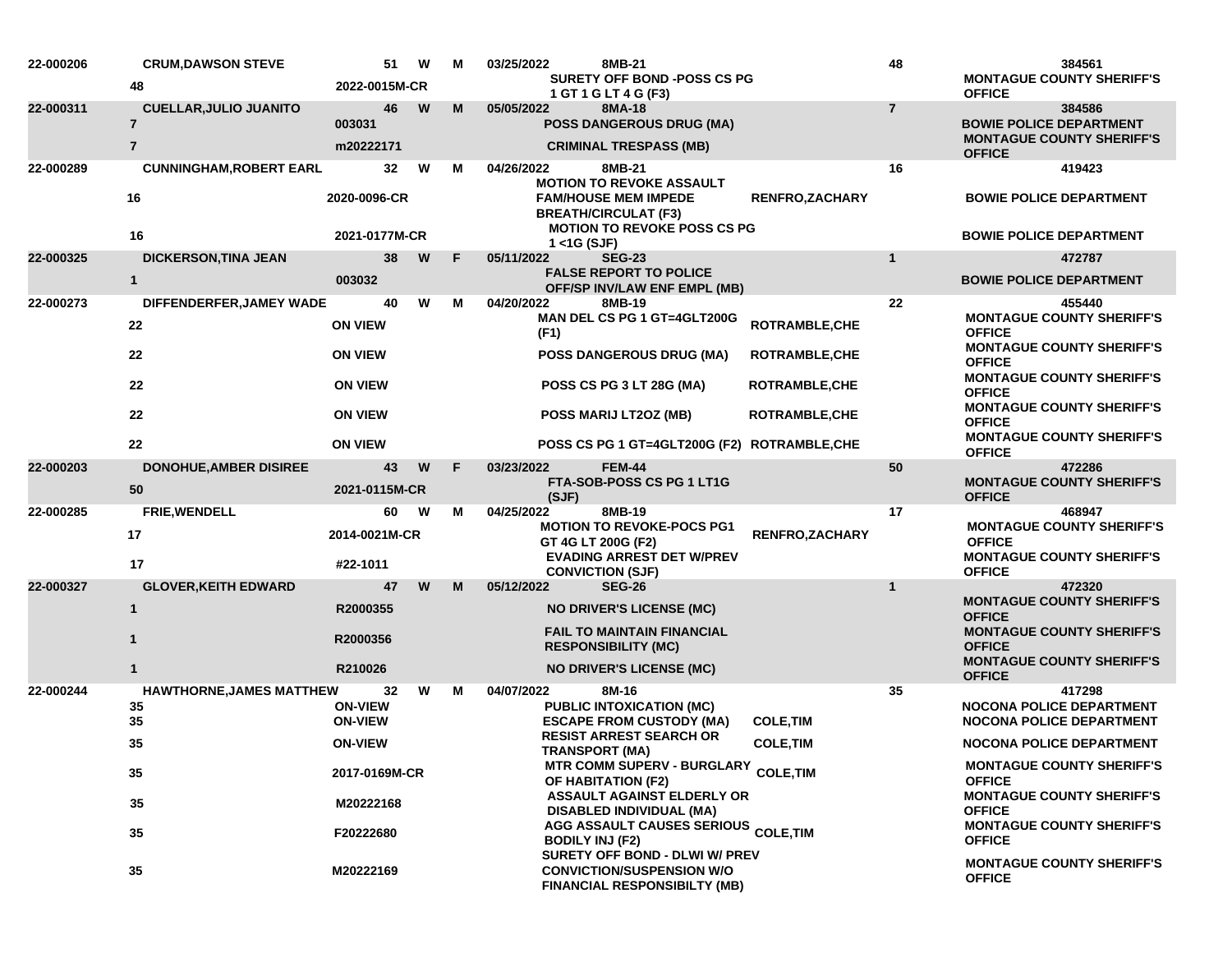| 356<br>21-000295<br><b>HERNANDEZ, OSCAR ALFREDO</b><br>26<br>м<br>05/21/2021<br>$1M-47$<br>469754<br>H<br><b>SOB - SEXUAL ASSAULT IN</b><br><b>TEXAS DEPARTMENT OF PUBLIC</b><br>356<br><b>ODOM,LANHON</b><br>F2021568<br><b>SAF</b><br><b>DISASTER AREA (F1)</b><br><b>TEXAS DEPARTMENT OF PUBLIC</b><br>356<br>PRL2105000127<br><b>ICE HOLD ()</b><br><b>ODOM,LANHON</b><br><b>SAF</b><br>W<br>73<br>22-000145<br><b>HILLIARD, DAVID BURNS</b><br>60<br>02/28/2022<br>8MA-19<br>387350<br>м<br><b>FAILURE TO APPEAR-BURG OF</b><br><b>MONTAGUE COUNTY SHERIFF'S</b><br>73<br>2021-0122M-CR<br><b>OFFICE</b><br>HAB (SJF)<br><b>MONTAGUE COUNTY SHERIFF'S</b><br>73<br>17943-01<br><b>PUBLIC INTOX (MC)</b><br><b>OFFICE</b><br><b>HOGUE, MASON EDWIN</b><br>W<br>21<br>22-000279<br>29<br>м<br>04/21/2022<br>8MB-19<br>472781<br><b>FAIL TO IDENTIFY GIVING</b><br>21<br><b>ON-VIEW</b><br>YANDELL, TRAVIS<br><b>BOWIE POLICE DEPARTMENT</b><br><b>FALSE/FICTITIOUS INFO (MB)</b><br>21<br><b>ON-VIEW</b><br>YANDELL, TRAVIS<br>UNAUTH USE OF VEHICLE (SJF)<br><b>BOWIE POLICE DEPARTMENT</b><br>POSSESSION OF DRUG<br>21<br><b>ON-VIEW</b><br><b>BOWIE POLICE DEPARTMENT</b><br><b>PARAPHERNALIA - CLASS C (MC)</b><br>THEFT PROP GT=\$2,500LT\$30K<br>YANDELL, TRAVIS<br>21<br>01-164411<br><b>BOWIE POLICE DEPARTMENT</b><br>(SJF)<br><b>CREDIT CARD OR DEBIT CARD</b><br>21<br>01-164567<br>YANDELL, TRAVIS<br><b>BOWIE POLICE DEPARTMENT</b><br><b>ABUSE (SJF)</b><br>21<br>01-164719<br><b>BURGLARY OF VEHICLE (MA)</b><br><b>BOWIE POLICE DEPARTMENT</b><br>21<br>003025<br>YANDELL, TRAVIS<br>POSS CS PG 1 LT1G (SJF)<br><b>BOWIE POLICE DEPARTMENT</b><br>THEFT PROP GT=\$2,500LT\$30K<br>21<br>01-164824<br><b>BOWIE POLICE DEPARTMENT</b><br>(SJF)<br>21<br>01-164876<br>UNAUTH USE OF VEHICLE (SJF) YANDELL, TRAVIS<br><b>BOWIE POLICE DEPARTMENT</b><br>21<br>THEFT PROP GT=\$30KLT\$150K (F3)<br>W-2022-00049<br><b>BOWIE POLICE DEPARTMENT</b><br>04/14/2022<br>22-000258<br><b>HUNEKE, JIMMY LEE</b><br>25<br>W<br>м<br>8M-14<br>28<br>469445<br><b>POSS OR PROMOTION OF CHILD</b><br><b>MONTAGUE COUNTY SHERIFF'S</b><br>28<br>CF-2022-189<br><b>OFFICE</b><br><b>PORNOGRAPHY (F3)</b><br>POSS OR PROMOTION OF CHILD<br><b>MONTAGUE COUNTY SHERIFF'S</b><br>28<br>CF-2022-190<br><b>OFFICE</b><br><b>PORNOGRAPHY (F2)</b><br>POSS OR PROMOTION OF CHILD<br><b>MONTAGUE COUNTY SHERIFF'S</b><br>28<br>CF-2022-191<br><b>OFFICE</b><br><b>PORNOGRAPHY (F3)</b><br><b>MONTAGUE COUNTY SHERIFF'S</b><br><b>POSS OR PROMOTION OF CHILD</b><br>28<br>CF-2022-192<br><b>OFFICE</b><br><b>PORNOGRAPHY (F2)</b><br><b>MONTAGUE COUNTY SHERIFF'S</b><br><b>POSS OR PROMOTION OF CHILD</b><br>28<br>CF-2022-193<br><b>OFFICE</b><br><b>PORNOGRAPHY (F3)</b><br>POSS OR PROMOTION OF CHILD<br><b>MONTAGUE COUNTY SHERIFF'S</b><br>28<br>CF-2022-194<br><b>OFFICE</b><br><b>PORNOGRAPHY (F3)</b><br>$\overline{\mathbf{4}}$<br>22-000315<br><b>JUSTISS, JUSTIN THOMAS</b><br>27<br>W<br>M<br>05/08/2022<br>8MB-18<br>472789<br><b>MONTAGUE COUNTY SHERIFF'S</b><br><b>ON VIEW</b><br>4<br>POSS CS PG 1 LT1G (SJF)<br><b>OFFICE</b><br>05/03/2022<br>KIMBRELL, ZACHARY TAYLUR<br>W<br>м<br>8MB-18<br>9<br>22-000303<br>26<br>470826<br><b>MOTION TO REVOKE COMMUNITY</b><br>9<br>2017-0055M-CR<br><b>SUPERVISION BURGLARY OF</b><br><b>CLAY COUNTY</b><br><b>HABITION (F2)</b><br><b>MOTION TO REVOKE COMMUNITY</b><br>9<br>2018-0080M-CR<br><b>SUPERVISION POSS MARIJ GT2</b><br><b>CLAY COUNTY</b><br>OZLT=4OZ DRUG FREE ZONE (SJF)<br><b>CRIMINAL MISCHIEF</b><br><b>MONTAGUE COUNTY SHERIFF'S</b><br>9<br>CJ-2022-240-D<br><b>OFFICE</b><br>GT=\$100LT\$750 (MB)<br>22-000212<br><b>KNOWLES, THOMAS MYRON</b><br>34<br>W<br>03/26/2022<br>47<br>423250<br>М<br>8MB-21<br><b>MAN DEL CS PG 1 GT=1GLT4G</b><br><b>MONTAGUE COUNTY SHERIFF'S</b><br>RENFRO, ZACHARY<br>47<br><b>ON VIEW</b><br><b>OFFICE</b><br>(F2) | 35 | 2017-0171M-CR |  | <b>MTR - BURGLARY OF HABITATION</b><br>(F2) |  | <b>MONTAGUE COUNTY SHERIFF'S</b><br><b>OFFICE</b> |
|----------------------------------------------------------------------------------------------------------------------------------------------------------------------------------------------------------------------------------------------------------------------------------------------------------------------------------------------------------------------------------------------------------------------------------------------------------------------------------------------------------------------------------------------------------------------------------------------------------------------------------------------------------------------------------------------------------------------------------------------------------------------------------------------------------------------------------------------------------------------------------------------------------------------------------------------------------------------------------------------------------------------------------------------------------------------------------------------------------------------------------------------------------------------------------------------------------------------------------------------------------------------------------------------------------------------------------------------------------------------------------------------------------------------------------------------------------------------------------------------------------------------------------------------------------------------------------------------------------------------------------------------------------------------------------------------------------------------------------------------------------------------------------------------------------------------------------------------------------------------------------------------------------------------------------------------------------------------------------------------------------------------------------------------------------------------------------------------------------------------------------------------------------------------------------------------------------------------------------------------------------------------------------------------------------------------------------------------------------------------------------------------------------------------------------------------------------------------------------------------------------------------------------------------------------------------------------------------------------------------------------------------------------------------------------------------------------------------------------------------------------------------------------------------------------------------------------------------------------------------------------------------------------------------------------------------------------------------------------------------------------------------------------------------------------------------------------------------------------------------------------------------------------------------------------------------------------------------------------------------------------------------------------------------------------------------------------------------------------------------------------------------------------------------------------------------------------------------------------------------------------------------------------------------------------------------------------------------------------------------------------------------------------------------------------------------------------------------------------------------------------------------------------------------------------------------------------------------------------------------------------------------------------------------------|----|---------------|--|---------------------------------------------|--|---------------------------------------------------|
|                                                                                                                                                                                                                                                                                                                                                                                                                                                                                                                                                                                                                                                                                                                                                                                                                                                                                                                                                                                                                                                                                                                                                                                                                                                                                                                                                                                                                                                                                                                                                                                                                                                                                                                                                                                                                                                                                                                                                                                                                                                                                                                                                                                                                                                                                                                                                                                                                                                                                                                                                                                                                                                                                                                                                                                                                                                                                                                                                                                                                                                                                                                                                                                                                                                                                                                                                                                                                                                                                                                                                                                                                                                                                                                                                                                                                                                                                                                            |    |               |  |                                             |  |                                                   |
|                                                                                                                                                                                                                                                                                                                                                                                                                                                                                                                                                                                                                                                                                                                                                                                                                                                                                                                                                                                                                                                                                                                                                                                                                                                                                                                                                                                                                                                                                                                                                                                                                                                                                                                                                                                                                                                                                                                                                                                                                                                                                                                                                                                                                                                                                                                                                                                                                                                                                                                                                                                                                                                                                                                                                                                                                                                                                                                                                                                                                                                                                                                                                                                                                                                                                                                                                                                                                                                                                                                                                                                                                                                                                                                                                                                                                                                                                                                            |    |               |  |                                             |  |                                                   |
|                                                                                                                                                                                                                                                                                                                                                                                                                                                                                                                                                                                                                                                                                                                                                                                                                                                                                                                                                                                                                                                                                                                                                                                                                                                                                                                                                                                                                                                                                                                                                                                                                                                                                                                                                                                                                                                                                                                                                                                                                                                                                                                                                                                                                                                                                                                                                                                                                                                                                                                                                                                                                                                                                                                                                                                                                                                                                                                                                                                                                                                                                                                                                                                                                                                                                                                                                                                                                                                                                                                                                                                                                                                                                                                                                                                                                                                                                                                            |    |               |  |                                             |  |                                                   |
|                                                                                                                                                                                                                                                                                                                                                                                                                                                                                                                                                                                                                                                                                                                                                                                                                                                                                                                                                                                                                                                                                                                                                                                                                                                                                                                                                                                                                                                                                                                                                                                                                                                                                                                                                                                                                                                                                                                                                                                                                                                                                                                                                                                                                                                                                                                                                                                                                                                                                                                                                                                                                                                                                                                                                                                                                                                                                                                                                                                                                                                                                                                                                                                                                                                                                                                                                                                                                                                                                                                                                                                                                                                                                                                                                                                                                                                                                                                            |    |               |  |                                             |  |                                                   |
|                                                                                                                                                                                                                                                                                                                                                                                                                                                                                                                                                                                                                                                                                                                                                                                                                                                                                                                                                                                                                                                                                                                                                                                                                                                                                                                                                                                                                                                                                                                                                                                                                                                                                                                                                                                                                                                                                                                                                                                                                                                                                                                                                                                                                                                                                                                                                                                                                                                                                                                                                                                                                                                                                                                                                                                                                                                                                                                                                                                                                                                                                                                                                                                                                                                                                                                                                                                                                                                                                                                                                                                                                                                                                                                                                                                                                                                                                                                            |    |               |  |                                             |  |                                                   |
|                                                                                                                                                                                                                                                                                                                                                                                                                                                                                                                                                                                                                                                                                                                                                                                                                                                                                                                                                                                                                                                                                                                                                                                                                                                                                                                                                                                                                                                                                                                                                                                                                                                                                                                                                                                                                                                                                                                                                                                                                                                                                                                                                                                                                                                                                                                                                                                                                                                                                                                                                                                                                                                                                                                                                                                                                                                                                                                                                                                                                                                                                                                                                                                                                                                                                                                                                                                                                                                                                                                                                                                                                                                                                                                                                                                                                                                                                                                            |    |               |  |                                             |  |                                                   |
|                                                                                                                                                                                                                                                                                                                                                                                                                                                                                                                                                                                                                                                                                                                                                                                                                                                                                                                                                                                                                                                                                                                                                                                                                                                                                                                                                                                                                                                                                                                                                                                                                                                                                                                                                                                                                                                                                                                                                                                                                                                                                                                                                                                                                                                                                                                                                                                                                                                                                                                                                                                                                                                                                                                                                                                                                                                                                                                                                                                                                                                                                                                                                                                                                                                                                                                                                                                                                                                                                                                                                                                                                                                                                                                                                                                                                                                                                                                            |    |               |  |                                             |  |                                                   |
|                                                                                                                                                                                                                                                                                                                                                                                                                                                                                                                                                                                                                                                                                                                                                                                                                                                                                                                                                                                                                                                                                                                                                                                                                                                                                                                                                                                                                                                                                                                                                                                                                                                                                                                                                                                                                                                                                                                                                                                                                                                                                                                                                                                                                                                                                                                                                                                                                                                                                                                                                                                                                                                                                                                                                                                                                                                                                                                                                                                                                                                                                                                                                                                                                                                                                                                                                                                                                                                                                                                                                                                                                                                                                                                                                                                                                                                                                                                            |    |               |  |                                             |  |                                                   |
|                                                                                                                                                                                                                                                                                                                                                                                                                                                                                                                                                                                                                                                                                                                                                                                                                                                                                                                                                                                                                                                                                                                                                                                                                                                                                                                                                                                                                                                                                                                                                                                                                                                                                                                                                                                                                                                                                                                                                                                                                                                                                                                                                                                                                                                                                                                                                                                                                                                                                                                                                                                                                                                                                                                                                                                                                                                                                                                                                                                                                                                                                                                                                                                                                                                                                                                                                                                                                                                                                                                                                                                                                                                                                                                                                                                                                                                                                                                            |    |               |  |                                             |  |                                                   |
|                                                                                                                                                                                                                                                                                                                                                                                                                                                                                                                                                                                                                                                                                                                                                                                                                                                                                                                                                                                                                                                                                                                                                                                                                                                                                                                                                                                                                                                                                                                                                                                                                                                                                                                                                                                                                                                                                                                                                                                                                                                                                                                                                                                                                                                                                                                                                                                                                                                                                                                                                                                                                                                                                                                                                                                                                                                                                                                                                                                                                                                                                                                                                                                                                                                                                                                                                                                                                                                                                                                                                                                                                                                                                                                                                                                                                                                                                                                            |    |               |  |                                             |  |                                                   |
|                                                                                                                                                                                                                                                                                                                                                                                                                                                                                                                                                                                                                                                                                                                                                                                                                                                                                                                                                                                                                                                                                                                                                                                                                                                                                                                                                                                                                                                                                                                                                                                                                                                                                                                                                                                                                                                                                                                                                                                                                                                                                                                                                                                                                                                                                                                                                                                                                                                                                                                                                                                                                                                                                                                                                                                                                                                                                                                                                                                                                                                                                                                                                                                                                                                                                                                                                                                                                                                                                                                                                                                                                                                                                                                                                                                                                                                                                                                            |    |               |  |                                             |  |                                                   |
|                                                                                                                                                                                                                                                                                                                                                                                                                                                                                                                                                                                                                                                                                                                                                                                                                                                                                                                                                                                                                                                                                                                                                                                                                                                                                                                                                                                                                                                                                                                                                                                                                                                                                                                                                                                                                                                                                                                                                                                                                                                                                                                                                                                                                                                                                                                                                                                                                                                                                                                                                                                                                                                                                                                                                                                                                                                                                                                                                                                                                                                                                                                                                                                                                                                                                                                                                                                                                                                                                                                                                                                                                                                                                                                                                                                                                                                                                                                            |    |               |  |                                             |  |                                                   |
|                                                                                                                                                                                                                                                                                                                                                                                                                                                                                                                                                                                                                                                                                                                                                                                                                                                                                                                                                                                                                                                                                                                                                                                                                                                                                                                                                                                                                                                                                                                                                                                                                                                                                                                                                                                                                                                                                                                                                                                                                                                                                                                                                                                                                                                                                                                                                                                                                                                                                                                                                                                                                                                                                                                                                                                                                                                                                                                                                                                                                                                                                                                                                                                                                                                                                                                                                                                                                                                                                                                                                                                                                                                                                                                                                                                                                                                                                                                            |    |               |  |                                             |  |                                                   |
|                                                                                                                                                                                                                                                                                                                                                                                                                                                                                                                                                                                                                                                                                                                                                                                                                                                                                                                                                                                                                                                                                                                                                                                                                                                                                                                                                                                                                                                                                                                                                                                                                                                                                                                                                                                                                                                                                                                                                                                                                                                                                                                                                                                                                                                                                                                                                                                                                                                                                                                                                                                                                                                                                                                                                                                                                                                                                                                                                                                                                                                                                                                                                                                                                                                                                                                                                                                                                                                                                                                                                                                                                                                                                                                                                                                                                                                                                                                            |    |               |  |                                             |  |                                                   |
|                                                                                                                                                                                                                                                                                                                                                                                                                                                                                                                                                                                                                                                                                                                                                                                                                                                                                                                                                                                                                                                                                                                                                                                                                                                                                                                                                                                                                                                                                                                                                                                                                                                                                                                                                                                                                                                                                                                                                                                                                                                                                                                                                                                                                                                                                                                                                                                                                                                                                                                                                                                                                                                                                                                                                                                                                                                                                                                                                                                                                                                                                                                                                                                                                                                                                                                                                                                                                                                                                                                                                                                                                                                                                                                                                                                                                                                                                                                            |    |               |  |                                             |  |                                                   |
|                                                                                                                                                                                                                                                                                                                                                                                                                                                                                                                                                                                                                                                                                                                                                                                                                                                                                                                                                                                                                                                                                                                                                                                                                                                                                                                                                                                                                                                                                                                                                                                                                                                                                                                                                                                                                                                                                                                                                                                                                                                                                                                                                                                                                                                                                                                                                                                                                                                                                                                                                                                                                                                                                                                                                                                                                                                                                                                                                                                                                                                                                                                                                                                                                                                                                                                                                                                                                                                                                                                                                                                                                                                                                                                                                                                                                                                                                                                            |    |               |  |                                             |  |                                                   |
|                                                                                                                                                                                                                                                                                                                                                                                                                                                                                                                                                                                                                                                                                                                                                                                                                                                                                                                                                                                                                                                                                                                                                                                                                                                                                                                                                                                                                                                                                                                                                                                                                                                                                                                                                                                                                                                                                                                                                                                                                                                                                                                                                                                                                                                                                                                                                                                                                                                                                                                                                                                                                                                                                                                                                                                                                                                                                                                                                                                                                                                                                                                                                                                                                                                                                                                                                                                                                                                                                                                                                                                                                                                                                                                                                                                                                                                                                                                            |    |               |  |                                             |  |                                                   |
|                                                                                                                                                                                                                                                                                                                                                                                                                                                                                                                                                                                                                                                                                                                                                                                                                                                                                                                                                                                                                                                                                                                                                                                                                                                                                                                                                                                                                                                                                                                                                                                                                                                                                                                                                                                                                                                                                                                                                                                                                                                                                                                                                                                                                                                                                                                                                                                                                                                                                                                                                                                                                                                                                                                                                                                                                                                                                                                                                                                                                                                                                                                                                                                                                                                                                                                                                                                                                                                                                                                                                                                                                                                                                                                                                                                                                                                                                                                            |    |               |  |                                             |  |                                                   |
|                                                                                                                                                                                                                                                                                                                                                                                                                                                                                                                                                                                                                                                                                                                                                                                                                                                                                                                                                                                                                                                                                                                                                                                                                                                                                                                                                                                                                                                                                                                                                                                                                                                                                                                                                                                                                                                                                                                                                                                                                                                                                                                                                                                                                                                                                                                                                                                                                                                                                                                                                                                                                                                                                                                                                                                                                                                                                                                                                                                                                                                                                                                                                                                                                                                                                                                                                                                                                                                                                                                                                                                                                                                                                                                                                                                                                                                                                                                            |    |               |  |                                             |  |                                                   |
|                                                                                                                                                                                                                                                                                                                                                                                                                                                                                                                                                                                                                                                                                                                                                                                                                                                                                                                                                                                                                                                                                                                                                                                                                                                                                                                                                                                                                                                                                                                                                                                                                                                                                                                                                                                                                                                                                                                                                                                                                                                                                                                                                                                                                                                                                                                                                                                                                                                                                                                                                                                                                                                                                                                                                                                                                                                                                                                                                                                                                                                                                                                                                                                                                                                                                                                                                                                                                                                                                                                                                                                                                                                                                                                                                                                                                                                                                                                            |    |               |  |                                             |  |                                                   |
|                                                                                                                                                                                                                                                                                                                                                                                                                                                                                                                                                                                                                                                                                                                                                                                                                                                                                                                                                                                                                                                                                                                                                                                                                                                                                                                                                                                                                                                                                                                                                                                                                                                                                                                                                                                                                                                                                                                                                                                                                                                                                                                                                                                                                                                                                                                                                                                                                                                                                                                                                                                                                                                                                                                                                                                                                                                                                                                                                                                                                                                                                                                                                                                                                                                                                                                                                                                                                                                                                                                                                                                                                                                                                                                                                                                                                                                                                                                            |    |               |  |                                             |  |                                                   |
|                                                                                                                                                                                                                                                                                                                                                                                                                                                                                                                                                                                                                                                                                                                                                                                                                                                                                                                                                                                                                                                                                                                                                                                                                                                                                                                                                                                                                                                                                                                                                                                                                                                                                                                                                                                                                                                                                                                                                                                                                                                                                                                                                                                                                                                                                                                                                                                                                                                                                                                                                                                                                                                                                                                                                                                                                                                                                                                                                                                                                                                                                                                                                                                                                                                                                                                                                                                                                                                                                                                                                                                                                                                                                                                                                                                                                                                                                                                            |    |               |  |                                             |  |                                                   |
|                                                                                                                                                                                                                                                                                                                                                                                                                                                                                                                                                                                                                                                                                                                                                                                                                                                                                                                                                                                                                                                                                                                                                                                                                                                                                                                                                                                                                                                                                                                                                                                                                                                                                                                                                                                                                                                                                                                                                                                                                                                                                                                                                                                                                                                                                                                                                                                                                                                                                                                                                                                                                                                                                                                                                                                                                                                                                                                                                                                                                                                                                                                                                                                                                                                                                                                                                                                                                                                                                                                                                                                                                                                                                                                                                                                                                                                                                                                            |    |               |  |                                             |  |                                                   |
|                                                                                                                                                                                                                                                                                                                                                                                                                                                                                                                                                                                                                                                                                                                                                                                                                                                                                                                                                                                                                                                                                                                                                                                                                                                                                                                                                                                                                                                                                                                                                                                                                                                                                                                                                                                                                                                                                                                                                                                                                                                                                                                                                                                                                                                                                                                                                                                                                                                                                                                                                                                                                                                                                                                                                                                                                                                                                                                                                                                                                                                                                                                                                                                                                                                                                                                                                                                                                                                                                                                                                                                                                                                                                                                                                                                                                                                                                                                            |    |               |  |                                             |  |                                                   |
|                                                                                                                                                                                                                                                                                                                                                                                                                                                                                                                                                                                                                                                                                                                                                                                                                                                                                                                                                                                                                                                                                                                                                                                                                                                                                                                                                                                                                                                                                                                                                                                                                                                                                                                                                                                                                                                                                                                                                                                                                                                                                                                                                                                                                                                                                                                                                                                                                                                                                                                                                                                                                                                                                                                                                                                                                                                                                                                                                                                                                                                                                                                                                                                                                                                                                                                                                                                                                                                                                                                                                                                                                                                                                                                                                                                                                                                                                                                            |    |               |  |                                             |  |                                                   |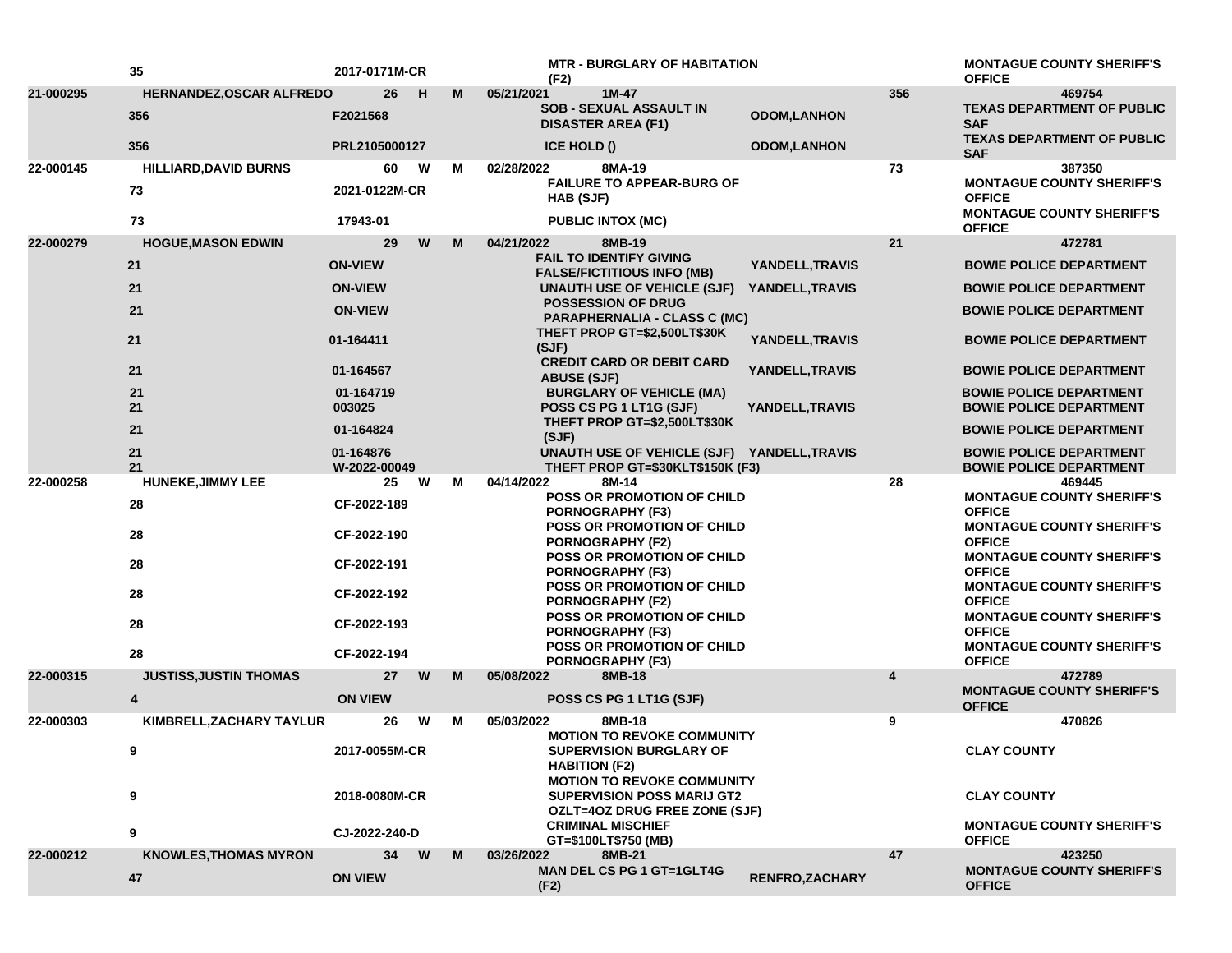|           | 47                               | <b>ON VIEW</b>       |     |    | <b>RESIST ARREST SEARCH OR</b><br><b>TRANSPORT (MA)</b>                                                                   | <b>RENFRO,ZACHARY</b>  |              | <b>MONTAGUE COUNTY SHERIFF'S</b><br><b>OFFICE</b>                |
|-----------|----------------------------------|----------------------|-----|----|---------------------------------------------------------------------------------------------------------------------------|------------------------|--------------|------------------------------------------------------------------|
|           | 47                               | 1707344D             |     |    | POSS CS PG 1/1-B LT 1G (SJF)                                                                                              |                        |              | <b>MONTAGUE COUNTY SHERIFF'S</b><br><b>OFFICE</b>                |
|           | 47                               | F20222675            |     |    | <b>FAIL TO COMPLY SEX OFF DUTY</b><br>TO REG LIFE/90 DAY (F2)                                                             | RENFRO, ZACHARY,       |              | <b>MONTAGUE COUNTY SHERIFF'S</b><br><b>OFFICE</b>                |
| 22-000299 | <b>LEE, CLINTON GLEN</b>         | 41                   | W   | м  | 04/29/2022<br>8MB-21                                                                                                      |                        | 13           | 470666                                                           |
|           | 13                               | 2021-0186M-CR        |     |    | MTP-POSS CS PG 1 LT1G (SJF)                                                                                               | <b>COLE.TIM</b>        |              | <b>MONTAGUE COUNTY SHERIFF'S</b><br><b>OFFICE</b>                |
| 22-000254 | <b>LIRA, MIGUEL ANGEL</b>        | 38                   | - H | м  | 04/14/2022<br><b>TRS-48</b><br><b>MTR COMMUNITY</b>                                                                       |                        | 28           | 469884                                                           |
|           | 28                               | 2021-0013M-CR        |     |    | SUPERVISION-POSS CS PG 1 LT1G YANDELL, TRAVIS<br>(SJF)                                                                    |                        |              | <b>MONTAGUE COUNTY SHERIFF'S</b><br><b>OFFICE</b>                |
|           | 28                               | 13282-01             |     |    | <b>POSSESSION OF DRUG</b><br><b>PARAPHERNALIA - CLASS C (MC)</b>                                                          |                        |              | <b>MONTAGUE COUNTY SHERIFF'S</b><br><b>OFFICE</b>                |
| 22-000328 | <b>LOVE, SEAN WAYNE</b>          | 25                   | W   | м  | 05/12/2022<br><b>SEG-25</b>                                                                                               |                        | $\mathbf{1}$ | 470438                                                           |
|           | $\mathbf{1}$                     | <b>ON VIEW</b>       |     |    | POSS MARIJ LT2OZ (MB)                                                                                                     |                        |              | <b>MONTAGUE COUNTY SHERIFF'S</b><br><b>OFFICE</b>                |
| 22-000291 | <b>LOWERY, MELISSA LYNN</b>      | 41                   | W   | F  | 04/27/2022<br><b>FEM-43</b>                                                                                               |                        | 15           | 469767                                                           |
|           | 15                               | 0500067095           |     |    | <b>CAPIAS - UNAUTHORIZED</b><br><b>BURNING (MC)</b>                                                                       |                        |              | <b>BOWIE POLICE DEPARTMENT</b>                                   |
|           | 15                               | 0500066851           |     |    | <b>CAPIAS - UNAUTHORIZED</b><br><b>BURNING (MC)</b>                                                                       |                        |              | <b>BOWIE POLICE DEPARTMENT</b>                                   |
|           | 15<br>15                         | 0500067332<br>003021 |     |    | <b>UNAUTHORIZED BURNING (MC)</b><br><b>ARSON (F2)</b>                                                                     | <b>JORDAN, COLLIN</b>  |              | <b>BOWIE POLICE DEPARTMENT</b><br><b>BOWIE POLICE DEPARTMENT</b> |
| 22-000228 | <b>MINYARD, RICHARD LAWRENCE</b> | 29                   | W   | м  | 8MB-19<br>04/01/2022                                                                                                      |                        | 41           | 472381                                                           |
|           | 41                               | 2021-0200M-CR        |     |    | <b>FAILURE TO APPEAR</b><br>POSSESSION OF CS PG 1G LT 4 ()                                                                | ALLEN,LAUREN           |              | <b>MONTAGUE COUNTY SHERIFF'S</b><br><b>OFFICE</b>                |
| 22-000022 | <b>NEISS, JERRY ALAN</b>         | 35                   | W   | м  | 01/12/2022<br>$1M-46$                                                                                                     |                        | 120          | 464970                                                           |
|           | 120                              | F20212625            |     |    | FAIL TO COMPLY SEX OFF DUTY<br>TO REG LIFE/ANNUAL (F3)                                                                    | <b>JORDAN, COLLIN</b>  |              | <b>MONTAGUE COUNTY SHERIFF'S</b><br><b>OFFICE</b>                |
| 22-000216 | <b>NEWSOME, SONIA DANN</b>       | 46                   | W   | F. | 03/28/2022<br><b>FEM-43</b>                                                                                               |                        | 45           | 472757                                                           |
|           | 45                               | F20222667            |     |    | <b>FORGERY GOVT/NATIONAL</b><br><b>INST/MONEY/SECURITY (F3)</b>                                                           | <b>MARSH, LEE ANN</b>  |              | <b>MONTAGUE COUNTY SHERIFF'S</b><br><b>OFFICE</b>                |
|           | 45                               | F20222668            |     |    | <b>FORGERY GOVT/NATIONAL</b><br><b>INST/MONEY/SECURITY (F3)</b>                                                           | Marsh, Lee Ann         |              | <b>MONTAGUE COUNTY SHERIFF'S</b><br><b>OFFICE</b>                |
| 22-000243 | <b>OWENS, ANGELA MICHELLE</b>    | 37                   | W   | F. | <b>FEM-44</b><br>04/06/2022                                                                                               |                        | 36           | 458568                                                           |
|           | 36                               | 2021-0040M-CR        |     |    | <b>FAILURE TO APPEAR DECLARING</b><br><b>BOND INSUFFICIENT UNAUTH USEROTRAMBLE, CHE</b><br>OF VEHICLE (SJF)               |                        |              | <b>MONTAGUE COUNTY SHERIFF'S</b><br><b>OFFICE</b>                |
|           | 36                               | 2021-0067M-CR        |     |    | <b>FAILURE TO APPEAR-DECLARING</b><br><b>BOND INSUFFICIENT- POSS CS PG ROTRAMBLE, CHE</b><br>1 LT 1 G DRUG FREE ZONE (F3) |                        |              | <b>MONTAGUE COUNTY SHERIFF'S</b><br><b>OFFICE</b>                |
|           | 36                               | 2021FW003085         |     |    | POSS CS PG 1 GT=1GLT4G (F3)                                                                                               |                        |              | <b>MONTAGUE COUNTY SHERIFF'S</b><br><b>OFFICE</b>                |
| 21-000266 | <b>SANDERS, LANE JOSEPH</b>      | 25                   | W   | м  | 05/07/2021<br>8M-14                                                                                                       |                        | 370          | 471332                                                           |
|           | 370                              | 2020-0133M-CR        |     |    | MTP - POSS CS PG 1<br>GT=4GLT200G (F2)<br><b>MTP - EVADING ARREST</b>                                                     | <b>WILLIAMS, ROGER</b> |              | <b>BOWIE POLICE DEPARTMENT</b>                                   |
|           | 370                              | 2020-0134M-CR        |     |    | <b>DETENTION W/VEH OR</b><br><b>WATERCRAFT (SJF)</b>                                                                      | <b>Williams, Roger</b> |              | <b>BOWIE POLICE DEPARTMENT</b>                                   |
|           | 370                              | <b>ON VIEW</b>       |     |    | <b>RESIST ARREST SEARCH OR</b><br><b>TRANSPORT (MA)</b>                                                                   | Williams, Roger        |              | <b>BOWIE POLICE DEPARTMENT</b>                                   |
| 22-000257 | <b>SNIDER, KENNETH CHARLES</b>   | 44                   | W   | M  | 04/14/2022<br>8MA-19                                                                                                      |                        | 28           | 392980                                                           |
|           | 28                               | 2018-0219M-CR        |     |    | MTR - POSS CS PG 1 LT1G (SJF) RENFRO, ZACHARY                                                                             |                        |              | <b>MONTAGUE COUNTY SHERIFF'S</b><br><b>OFFICE</b>                |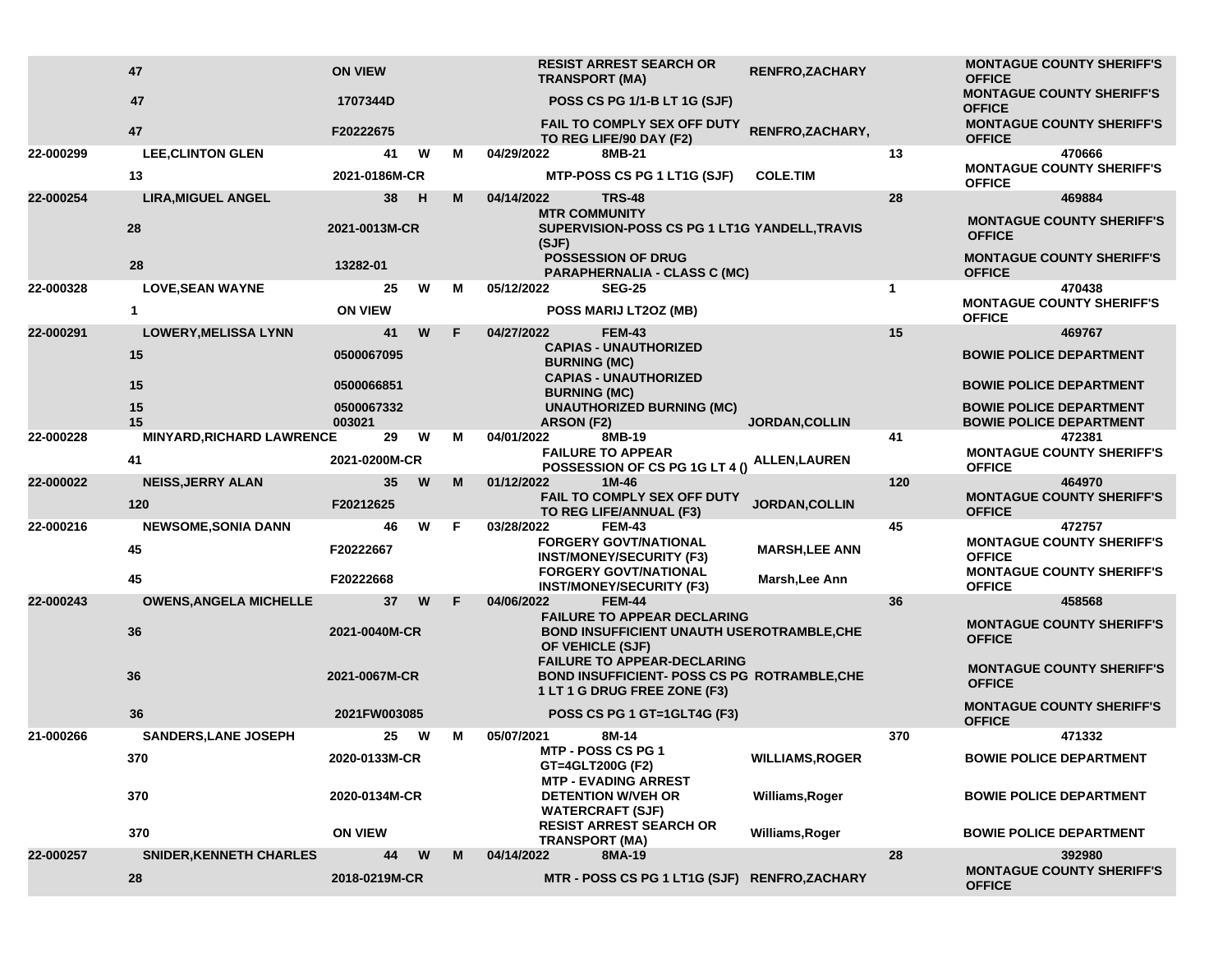|           | 28                               | 003020            |   |   | <b>SOB-POSS MARIJ LT2OZ (MB)</b>                                     | <b>RENFRO, ZACHARY</b>                               |                | <b>MONTAGUE COUNTY SHERIFF'S</b><br><b>OFFICE</b> |
|-----------|----------------------------------|-------------------|---|---|----------------------------------------------------------------------|------------------------------------------------------|----------------|---------------------------------------------------|
|           | 28                               | <b>ON VIEW</b>    |   |   | POSS CS PG 1 LT1G DRUG FREE<br>ZONE (F3)                             | RENFRO, ZACHARY                                      |                | <b>MONTAGUE COUNTY SHERIFF'S</b><br><b>OFFICE</b> |
|           | 28                               | <b>ON VIEW</b>    |   |   | <b>DRIVING W/LIC INV W/PREV</b><br><b>CONV/SUSP/W/O FIN RES (MB)</b> |                                                      |                | <b>MONTAGUE COUNTY SHERIFF'S</b><br><b>OFFICE</b> |
| 22-000026 | <b>STEWART, SILVER SHADOW</b>    | 25                | W | М | 01/14/2022<br><b>TRS-49</b><br><b>MAN DEL CS PG 2 OR 2-A</b>         |                                                      | 118            | 469271<br><b>MONTAGUE COUNTY SHERIFF'S</b>        |
|           | 118                              | <b>ON VIEW</b>    |   |   | GT=4GLT400G (F1)                                                     | <b>JORDAN, COLLIN</b>                                |                | <b>OFFICE</b>                                     |
|           | 118                              | <b>ON VIEW</b>    |   |   |                                                                      | POSS MARIJ GT4OZLT=5LBS (SJF) JORDAN, COLLIN         |                | <b>MONTAGUE COUNTY SHERIFF'S</b><br><b>OFFICE</b> |
|           | 118                              | <b>ON VIEW</b>    |   |   | THEFT PROP GT=\$2,500LT\$30K<br>(SJF)                                | JORDAN, COLIN                                        |                | <b>MONTAGUE COUNTY SHERIFF'S</b><br><b>OFFICE</b> |
|           | 118                              | <b>ON VIEW</b>    |   |   | <b>MAN DEL CS PG 1 GT=1GLT4G</b>                                     | JORDAN, COLLIN                                       |                | <b>MONTAGUE COUNTY SHERIFF'S</b><br><b>OFFICE</b> |
|           | 118                              | <b>ON VIEW</b>    |   |   | (F2)<br><b>IMPERSONATE PUBLIC SERVANT</b><br>(F3)                    | JORDAN, COLLIN                                       |                | <b>MONTAGUE COUNTY SHERIFF'S</b><br><b>OFFICE</b> |
|           | 118                              | 2021-0001M-CR     |   |   | <b>MOTION TO PROCEED W/ ADJ</b><br>GUILT-POSS CS PG1<1G (SJF)        |                                                      |                | <b>MONTAGUE COUNTY SHERIFF'S</b><br><b>OFFICE</b> |
|           | 118                              | M20222151         |   |   | <b>BURGLARY OF VEHICLE (MA)</b>                                      | <b>JORDAN, COLLIN</b>                                |                | <b>MONTAGUE COUNTY SHERIFF'S</b><br><b>OFFICE</b> |
| 22-000320 | <b>STEWART, STEPHEN RAY</b>      | 44                | W | M | 8MB-18<br>05/10/2022                                                 |                                                      | $\mathbf{2}$   | 472791                                            |
|           | $\overline{2}$                   | 05042016-05765950 |   |   | <b>PAROLE VIOLATION (SJF)</b>                                        |                                                      |                | <b>TEXAS DEPARTMENT OF PUBLIC</b><br><b>SAF</b>   |
| 22-000310 | <b>STRICKLAND, SHELLEE RENA</b>  | 47                | W | F | 05/05/2022<br><b>FEM-43</b>                                          |                                                      | $\overline{7}$ | 472282                                            |
|           | $\overline{7}$                   | 2021-0129M-CR     |   |   | <b>FAILURE TO APPEAR DECLARING</b><br>1 LT 1 G (SJF)                 | <b>BOND INSUFFICIENT- POSS CS PG YANDELL, TRAVIS</b> |                | <b>MONTAGUE COUNTY SHERIFF'S</b><br><b>OFFICE</b> |
| 22-000326 | <b>SUTTON, MEAGAN</b>            | 36                | W | F | 05/12/2022<br><b>SEG-24</b>                                          |                                                      | $\mathbf{1}$   | 471708                                            |
|           | $\mathbf{1}$                     | 18320-01          |   |   | <b>CAPIAS PRO FINE SPEEDING</b><br><b>SCHOOL ZONE (MC)</b>           |                                                      |                | <b>MONTAGUE COUNTY SHERIFF'S</b><br><b>OFFICE</b> |
|           | 1                                | R210127           |   |   | <b>FAIL TO MAINTAIN FINANCIAL</b><br><b>RESPONSIBILITY (MC)</b>      |                                                      |                | <b>MONTAGUE COUNTY SHERIFF'S</b><br><b>OFFICE</b> |
|           | $\mathbf{1}$                     | R210228           |   |   | ALL CLASS C FAIL TO APPEAR<br>(MC)                                   |                                                      |                | <b>MONTAGUE COUNTY SHERIFF'S</b><br><b>OFFICE</b> |
|           | 1                                | R2000352A         |   |   | ALL CLASS C QUARANTINE<br><b>CRIMINAL PENALTY (MC)</b>               |                                                      |                | <b>MONTAGUE COUNTY SHERIFF'S</b><br><b>OFFICE</b> |
|           | 1                                | R2000346          |   |   | <b>ALL CLASS C QUARANTINE</b><br><b>CRIMINAL PENALTY (MC)</b>        |                                                      |                | <b>MONTAGUE COUNTY SHERIFF'S</b><br><b>OFFICE</b> |
|           | $\mathbf{1}$                     | R2000354          |   |   | ALL CLASS C QUARANTINE<br><b>CRIMINAL PENALTY (MC)</b>               |                                                      |                | <b>MONTAGUE COUNTY SHERIFF'S</b><br><b>OFFICE</b> |
|           | 1                                | R2000353          |   |   | ALL CLASS C DANGEROUS DOG                                            |                                                      |                | <b>MONTAGUE COUNTY SHERIFF'S</b>                  |
| 22-000287 | <b>WHITFIELD, DON LEE</b>        | 20                | W | м | (MC)<br>8MA-18<br>04/25/2022                                         |                                                      | 17             | <b>OFFICE</b><br>472260                           |
|           | 17                               | 2020-0162M-CR     |   |   | JUDGMENT-ASSAULT PUBLIC<br><b>SERVANT (F3)</b>                       |                                                      |                | <b>MONTAGUE COUNTY SHERIFF'S</b><br><b>OFFICE</b> |
| 22-000318 | <b>WHITFIELD, WELDON WILLIAM</b> | 41                | W | M | 05/09/2022<br>8MA-19                                                 |                                                      | 3              | 463595                                            |
|           | 3                                | 0500066023        |   |   | <b>FAILURE TO APPEAR (MC)</b>                                        |                                                      |                | <b>MONTAGUE COUNTY SHERIFF'S</b><br><b>OFFICE</b> |
|           | 3                                | 0500065915        |   |   | <b>POSSESSION OF DRUG</b><br><b>PARAPHERNALIA - CLASS C (MC)</b>     |                                                      |                | <b>MONTAGUE COUNTY SHERIFF'S</b><br><b>OFFICE</b> |
|           | 3                                | <b>ON-VIEW</b>    |   |   | POSS CS PG 1 GT=4GLT200G DFZ<br>(F2)                                 |                                                      |                | <b>MONTAGUE COUNTY SHERIFF'S</b><br><b>OFFICE</b> |
|           | 3                                | <b>ON-VIEW</b>    |   |   | <b>TAMPER/FABRICATE PHYS EVID</b><br><b>W/INTENT TO IMPAIR (F3)</b>  |                                                      |                | <b>MONTAGUE COUNTY SHERIFF'S</b><br><b>OFFICE</b> |
| 22-000319 | <b>WILLETT, SCOTTY LEE</b>       | 29                | W | M | 05/10/2022<br>8M-16                                                  |                                                      | $\mathbf{2}$   | 462920                                            |